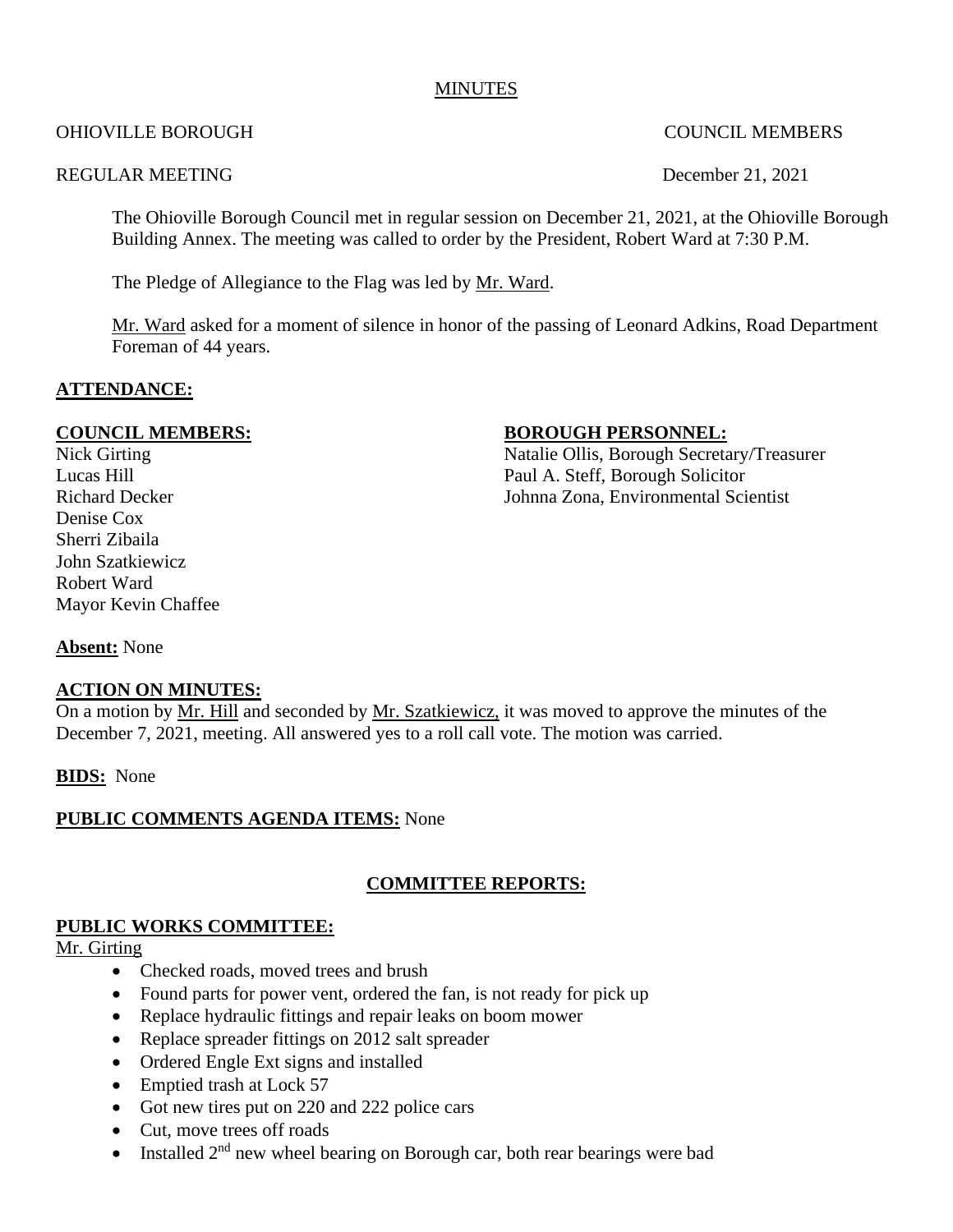- Changed oil in 222
- Cut up, moved two trees on Fredericktown Road
- Cleaned up Shop and power washed floor
- Work on 2016 plow
- Changed oil and air filter on air compressor

On a motion by Mr. Girting and seconded by Mr. Szatkiewicz, it was moved to purchase 4 new tires from Crawford Tire in amount of \$652.84 for the Road Department Utility vehicle. All answered yes to a roll call vote. The motion was carried.

#### **FINANCE / OFFICE COMMITTEE:**

Mr. Hill noted \$30,000.00 was transferred for Recreation and \$111,000.00 was deposited into Police, Fire, and the Road Department CD's.

On a motion by Mr. Hill and seconded by Mr. Girting, it was moved to approve the final budget. All answered yes to a roll call vote. The motion was carried.

# **LEGISLATIVE COMMITTEE:**

Mr. Szatkiewicz - No Report

# **PUBLIC UTILITIES COMMITTEE:**

Mr. Szatkiewicz noted the Gas Infrastructure business is slow and will follow up after the new year.

#### **PUBLIC SAFETY COMMITTEE:**

Ms. Cox - No Report

# **RECREATION COMMITTEE:**

Mrs. Zibaila - No Report

Mr. D'Egidio noted the Santa Parade was a success and next year Santa will have a tracking system for residents to know when Santa will come past their residence. As the rep for the Fairview Grange, Mr. D'Egidio would like to thank the Council, Paul Steff, Police, and Fire Departments for all of their support for 2021.

# **REPORTS OF OFFICERS**:

Mayor Chaffee -

- Miles patrolled on  $220 1,701$
- Miles patrolled on  $221 1,254$
- Miles patrolled on  $222 1,772$
- Total miles patrolled  $-4,727$
- Total fuel  $-280.8$  gallons
- 76 calls for service
- 4 traffic accidents investigated
- 2 criminal investigations conducted
- 9 traffic warnings issued
- 1 ordinance violation letter
- Firearms training and yearly updates completed

Secretary - No Report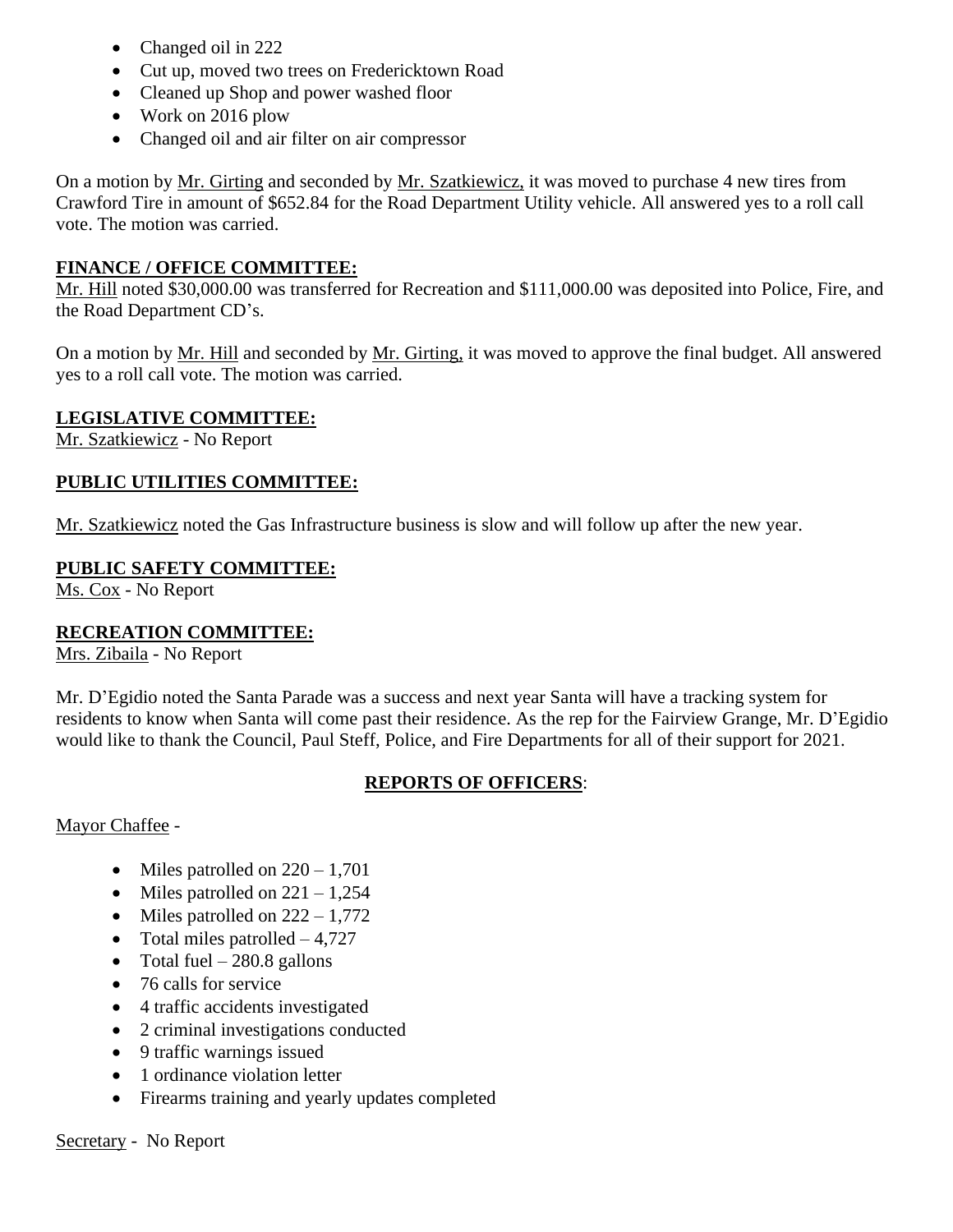### Treasurer -

On a motion by Mr. Hill and seconded by Mrs. Zibaila, it was moved to accept Treasurer's Report ending November 30, 2021. All answered yes to a roll call vote. The motion was carried.

Planning Commission -

Mr. Ward noted the Planning Commission will meet Wednesday January 5, 2022, at the Ohioville Borough Building Annex at 7:30.

Emergency Coordinator - No Report

# Borough Solicitor -

Mr. Steff noted the following meetings will be advertised. The Borough Council will meet Tuesday, January 4, 2022, at 7:30 p.m., at the Borough Annex Building for the purpose of reorganization and the regular monthly meeting will follow. The Borough Council will hold regular meetings for 2022 on the 1<sup>st</sup> and 3<sup>rd</sup> Tuesdays of each month at 7:30 p.m., at the Borough Annex Building. The Ohioville Borough will hold Committee meetings for 2022 on the 1<sup>st</sup> and 3<sup>rd</sup> Tuesdays and the remaining Tuesdays of each month at 6:30 p.m., with the exception of the 2nd Tuesday at the Borough Annex Building. The Ohioville Borough Planning Commission will hold its monthly meetings for 2022 on the 1<sup>st</sup> Wednesday of each month at 7:30 p.m., at the Borough Annex Building.

On a motion by Mr. Hill and seconded by Ms. Cox, it was moved to schedule the Reorganization meeting for Tuesday January 4, 2022. All answered yes to a roll call vote. The motion was carried.

On a motion by Mr. Ward and second by Mr. Hill, it was moved to adopt the Ordinance No. 207 of the Borough of Ohioville, County of Beaver and Commonwealth of Pennsylvania, for the year 2022, making the total tax rate of 15 mills. All answered yes to a roll call vote. The motion was carried.

On a motion by Mr. Hill and seconded by Ms. Cox, it was moved to adopt Resolution 08-21 Beaver County 2021 Hazard Mitigation Plan. All answered yes to a roll call vote. The motion was carried.

#### Borough Engineer -

Ms. Zona noted that Seven Oaks is spot checked every week.

Sewage Enforcement Officer - No Report

Tax Collector - No Report

# **UNFINISHED BUSINESS**: None

# **ACTION ON BILLS**:

Bill List #21 submitted for approval.

# **MOTION TO APPROVE SUBMITTED BILL LIST #21:**

On a motion by Mr. Hill and seconded by Mr. Ward, it was moved to approve Bill List #22. All answered yes to a roll call vote. The motion was carried.

# **ORDINANCES OR RESOLUTIONS:** None

# **APPROVAL OF PLANS:** None